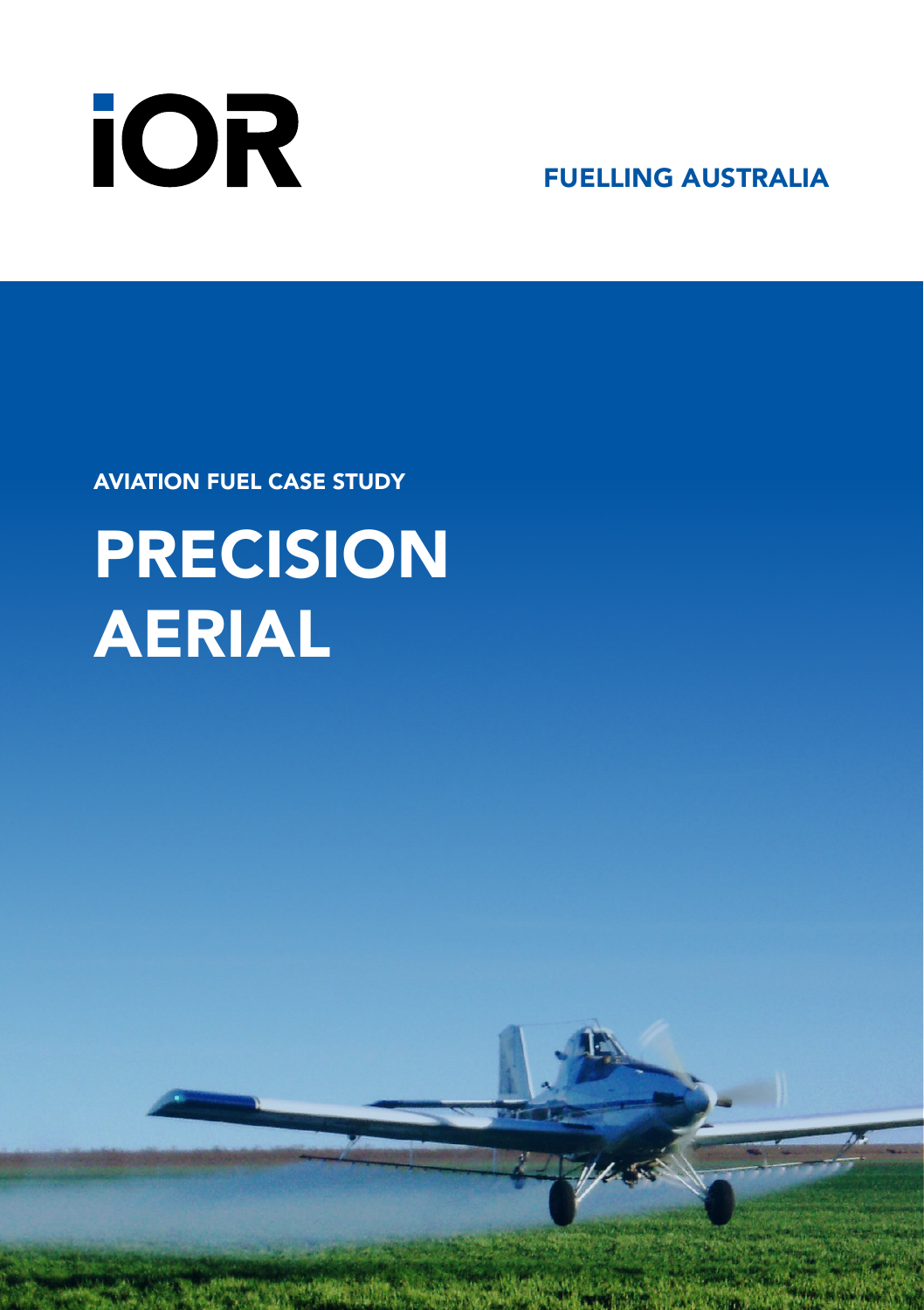# BUSINESS OVERVIEW

Precision Aerial was established in 1997 as a dry land aerial spraying operation based in Meandarra, Queensland.



Since inception, Precision Aerial has expanded by establishing operations in Mungindi NSW and St. George QLD to provide aerial spraying and fire suppression services. Their large fleet of modern aircraft and support equipment enables the company to service all of the surrounding areas.

Precision Aerial holds a membership with the Aerial Application Association of Australia Limited (AAAA) and their Managing Director, Lachlan Hill is a member of the AAAA Board of Directors. In addition to these memberships, Precision Aerial is Aerial Improvement Management System (AIMS) accredited and AAAA Spraysafe Accredited.

# ABOUT THE BASES

### MEANDARRA TOWN AIRSTRIP

The Meandarra base is 200Km west of Toowoomba and is the original home of Precision Aerial. From this location, aircraft service the regions within southern Queensland.

### MUNGINDI AIRPORT

Aircraft at the Mungindi base service the cotton-growing areas and dry-land farming regions within a 150Km radius.

### ST GEORGE AIRPORT

St George is the most recent addition to Precision Aerial. Aircraft located at this base provide support to agricultural farming regions surrounding the region.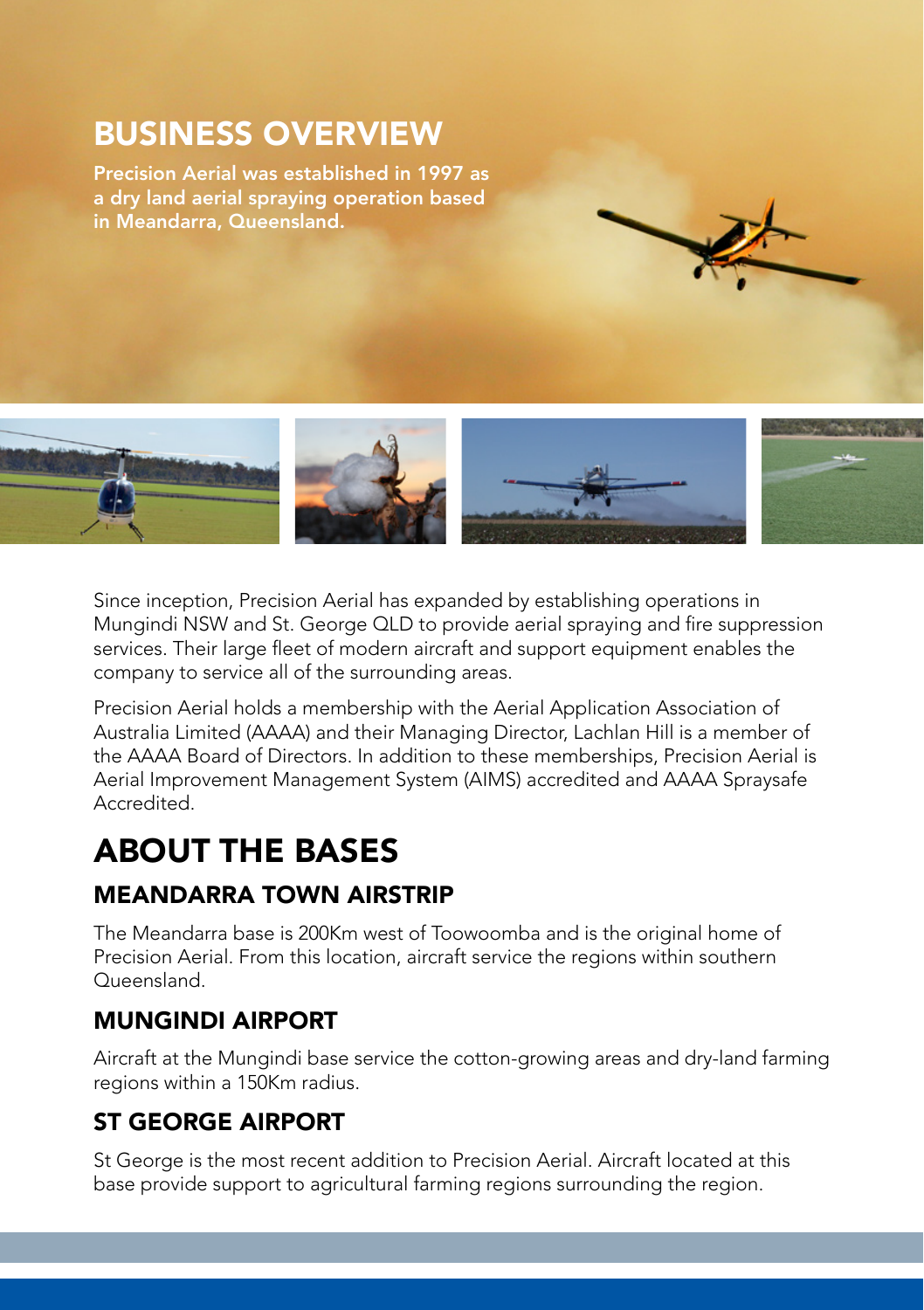# ABOUT THE FLEET

Precision Aerial manages a fleet of over 20 fixed-wing and rotary aircraft which includes the following.

### *AYRES THRUSH 510P AIR TRACTOR 802*

| Range                     | 1,238Km                                        | Range                     | 982Km     |
|---------------------------|------------------------------------------------|---------------------------|-----------|
| <b>Working Speeds</b>     | 145 - 241Km / hour                             | <b>Working Speeds</b>     | $209 - 2$ |
| Wingspan                  | 14.47m                                         | Wingspan                  | 18.08m    |
| Length                    | 12.16m                                         | Length                    | 10.21     |
| <b>Model First Flight</b> | 1956                                           | <b>Model First Flight</b> | 1990      |
| Payload                   | 2000L                                          | Payload                   | 3000L     |
| <b>Purpose</b>            | Chemical.<br>seeding & pellet<br>applications. | <b>Purpose</b>            | Fire sup  |

| Range                     | 1,238Km            | Range                     | 982Km              |
|---------------------------|--------------------|---------------------------|--------------------|
| <b>Working Speeds</b>     | 145 - 241Km / hour | <b>Working Speeds</b>     | 209 - 250Km / hour |
| Wingspan                  | 14.47m             | Wingspan                  | 18.08m             |
| Length                    | 12.16m             | Length                    | 10.21              |
| <b>Model First Flight</b> | 1956               | <b>Model First Flight</b> | 1990               |
| Payload                   | 2000L              | Payload                   | 3000L              |
| <b>Purpose</b>            | Chemical,          | <b>Purpose</b>            | Fire suppression.  |

### *AIR TRACTOR 602 ROBINSON R22 HELICOPTER*

| Range                     | 966Km             | Range                     | 463Km                                                 |
|---------------------------|-------------------|---------------------------|-------------------------------------------------------|
| <b>Working Speed</b>      | 266 Km / hour     | <b>Working Speed</b>      | 177 Km / hour                                         |
| Wingspan                  | 17.06m            | <b>Rotor Span</b>         | 7.66m                                                 |
| Length                    | 10.21             | Length                    | 8.76m                                                 |
| <b>Model First Flight</b> | 1995              | <b>Model First Flight</b> | 1975                                                  |
| Payload                   | 2400L             | <b>Passengers</b>         | One                                                   |
| <b>Purpose</b>            | Fire suppression. | <b>Purpose</b>            | Job inspection<br>the contract of the contract of the |

| Range                     | 966Km             | Range                     | 463Km                          |
|---------------------------|-------------------|---------------------------|--------------------------------|
| <b>Working Speed</b>      | 266 Km / hour     | <b>Working Speed</b>      | 177 Km / hour                  |
| Wingspan                  | 17.06m            | <b>Rotor Span</b>         | 7.66m                          |
| Length                    | 10.21             | Length                    | 8.76m                          |
| <b>Model First Flight</b> | 1995              | <b>Model First Flight</b> | 1975                           |
| Payload                   | 2400L             | <b>Passengers</b>         | One                            |
| <b>Purpose</b>            | Fire suppression. | <b>Purpose</b>            | Job inspections and<br>travel. |

### *CESSNA 210 CHEROKEE 6*

| Range                     | 1.668Km                    | Range                     | 1,361Km                  |
|---------------------------|----------------------------|---------------------------|--------------------------|
| <b>Cruise Speed</b>       | 358Km / hour               | <b>Cruise Speed</b>       | 272Km / hour             |
| <b>Wing Span</b>          | 11.2m                      | <b>Wing Span</b>          | 10 <sub>m</sub>          |
| Length                    | 8.59m                      | Length                    | 8.4m                     |
| <b>Model First flight</b> | 1957                       | <b>Model First flight</b> | 1963                     |
| <b>Passengers</b>         | Five                       | <b>Passengers</b>         | Five                     |
| <b>Purpose</b>            | Observation and<br>travel. | <b>Purpose</b>            | Aerial grass<br>seeding. |

| .                         |                          |
|---------------------------|--------------------------|
| Range                     | 1.361Km                  |
| <b>Cruise Speed</b>       | 272Km / hour             |
| <b>Wing Span</b>          | 10 <sub>m</sub>          |
| Length                    | 8 4m                     |
| <b>Model First flight</b> | 1963                     |
| <b>Passengers</b>         | Five                     |
| <b>Purpose</b>            | Aerial grass<br>seeding. |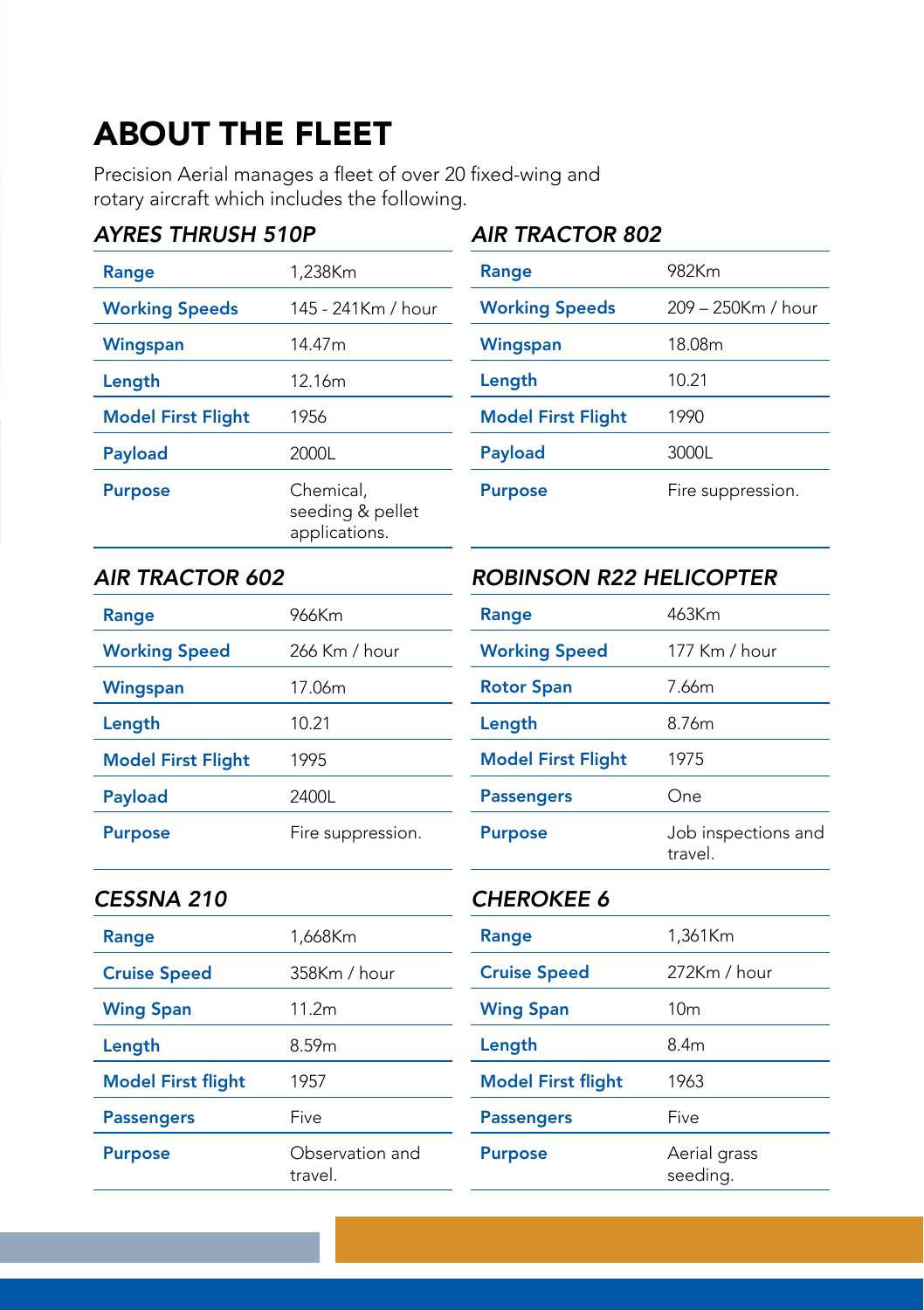# HOW IOR HAS HELPED

IOR has been supporting Precision Aerial with its fuel since 2016. With a regional footprint and the ability for their large fleet to respond in all seasons, the business needed a fuel supplier who could provide:

- Security of supply.
- Reliable service and on-time deliveries.
- Modern fleet equipment that would ensure the integrity of the fuel is not compromised.

## FUEL USAGE SUMMARY

| <b>Fuel used</b>          | .Jet A1                                                          |
|---------------------------|------------------------------------------------------------------|
| Total annual fuel volume  | >800KI                                                           |
| Normal delivery frequency | Daily during peak periods, fortnightly during<br>normal periods. |

IOR manages several dedicated aviation fuel tankers delivering fuel across Australia's eastern states and operates a growing network of unmanned refuelling facilities at prominent regional and rural airfields. This, combined with strong relationships with Australian aviation fuel refiners meant that IOR was able to provide Precision Aerial with a cost-effective, reliable, and high-quality supply of Jet A1 for their fleet.

# IOR'S ADDITIONAL VALUE ADD

During the devastating fire season from 2019 and into 2020, Precision Aerial provided firebombing support to the New South Wales Rural Fire Service and Queensland Fire and Emergency Service (QFES). Given the relentless nature of the fires, Precision Aerial needed to be able to respond at a moment's notice and was providing support to QFES from Toowoomba Airport, Bundaberg Airport and the Meandarra base.

So that Precision Aerial had additional capacity with their fuel, they spoke to IOR about leasing a rigid fuel truck for a three-month term. The International Acco they elected to lease had a 16,000 litre capacity and was specifically built for the storage and transport of Jet A1. It was immediately transported to Bundaberg to assist Precision Aerial in their successful fire suppression efforts.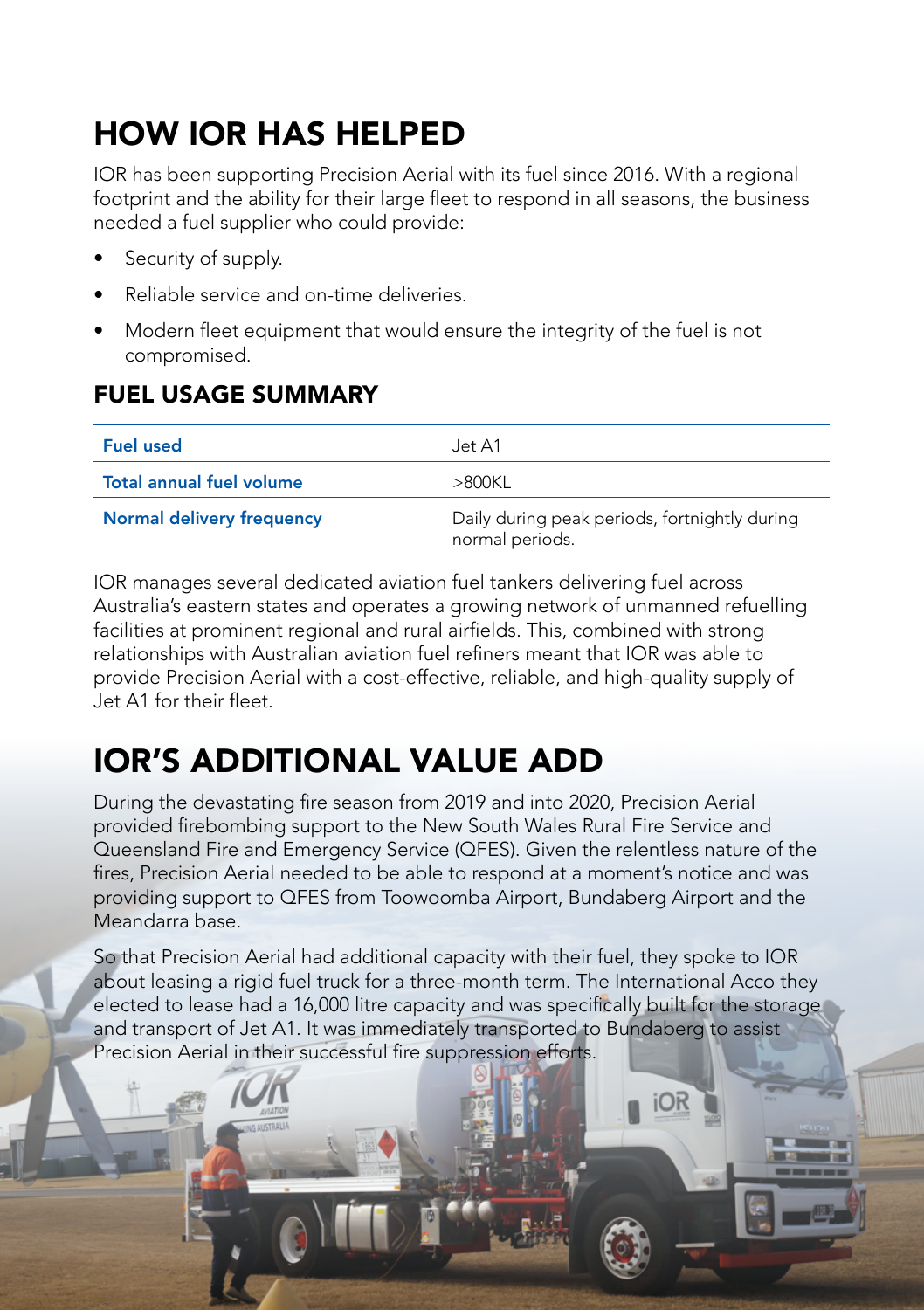"With IOR's support, we supplied in excess of 500KL of Jet A1 to our Air Tractor 802 single engine air tankers and to other aerial firefighting aircraft that supported QFES throughout southern QLD during the 2019/20 bushfire season."

Lachlan Hill Managing Director, Precision Aerial